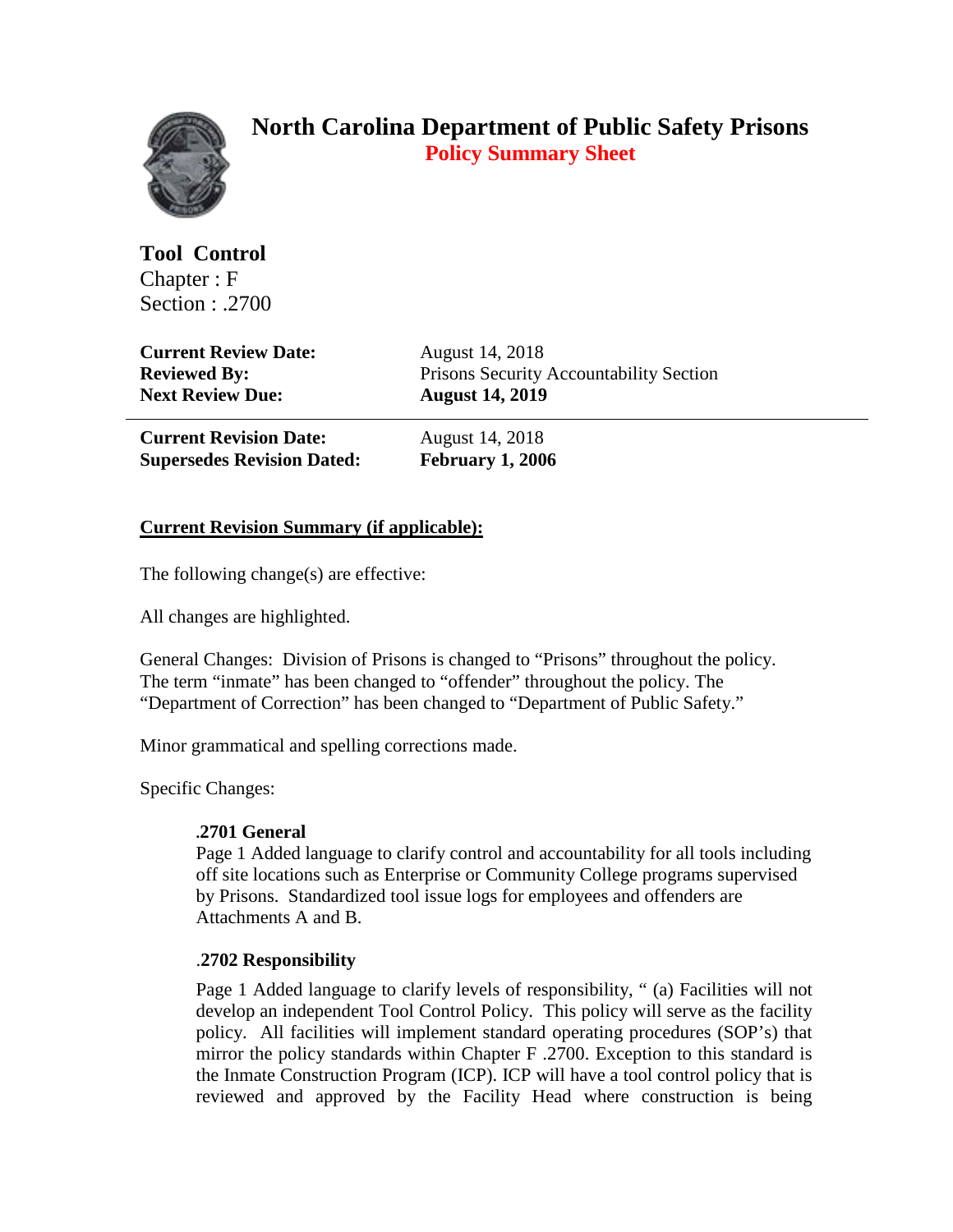performed. For matters of disagreement of tool control procedures between the Facility Head and ICP Manager, the Deputy Director of Operations will be consulted and render a final decision." Also added "tool control standard operating procedures will be audited… by Region Director and "tool control audit review will be separate and apart of any and all other audits." (b) Removed "the facility assistant superintendent or…" so that it is clear the Facility Head will be responsible for enforcing tool control practices within the facility. (c) Language added to clarify backup tool control officers are designated by the Facility Head. Prior to assuming tool control officer duties, staff must be properly trained and approved by the Region Office.

Page 2 (e) Added language "The facility will maintain a written master inventory of their area including locations for all tools by area as well as a master perpetual inventory of all tools and sub-inventories in shop areas where there are numerous tools. Also added language (f) The Facility Head is responsible for training facility staff on tool control procedures on an annual basis. Added (g) which states, "The facility head shall ensure that excessive tools, equipment and supplies are not maintained within the confines of the facility.

#### **.2703 Procedures**

Page 2 (a) Storage of tools (1) added the word "control." In (2) removed "institution" and (6) added language stipulating, "In the event a tool is broken or lost, the corresponding area on the shadow board or place of storage must have a note that reflects the current status of that tool until it is located or replaced."

Page 3 (b) (1) Added "(M) Hammers" and "(N) Heavy Duty Shears or Scissors" to list of Class A tools.

Pages 3-4 Added (O) through (R) providing specific directions for secure storage of certain items:

(P) In areas of the institution where pallet jacks are present, they should be shadowed and secured with a chain as well as be documented as part of the posted inventory.

(Q) The authorization for a ladder (any device with greater than four (4) steps) to be stored within the confines of the secure perimeter of a facility will be given by the Facility Head in the form of a memorandum. The ladder must be stored under a double lock system (behind a locked door, inside a room or caged area, with a padlock) and shadowed when not in use.

(R) Metal cutting torches will be stored and secured in such a manner that cutting heads are kept separate from the fuel source and fuel tanks are secured by a chain with a padlock.

(S) At medium and close custody facilities, hoses, electrical extension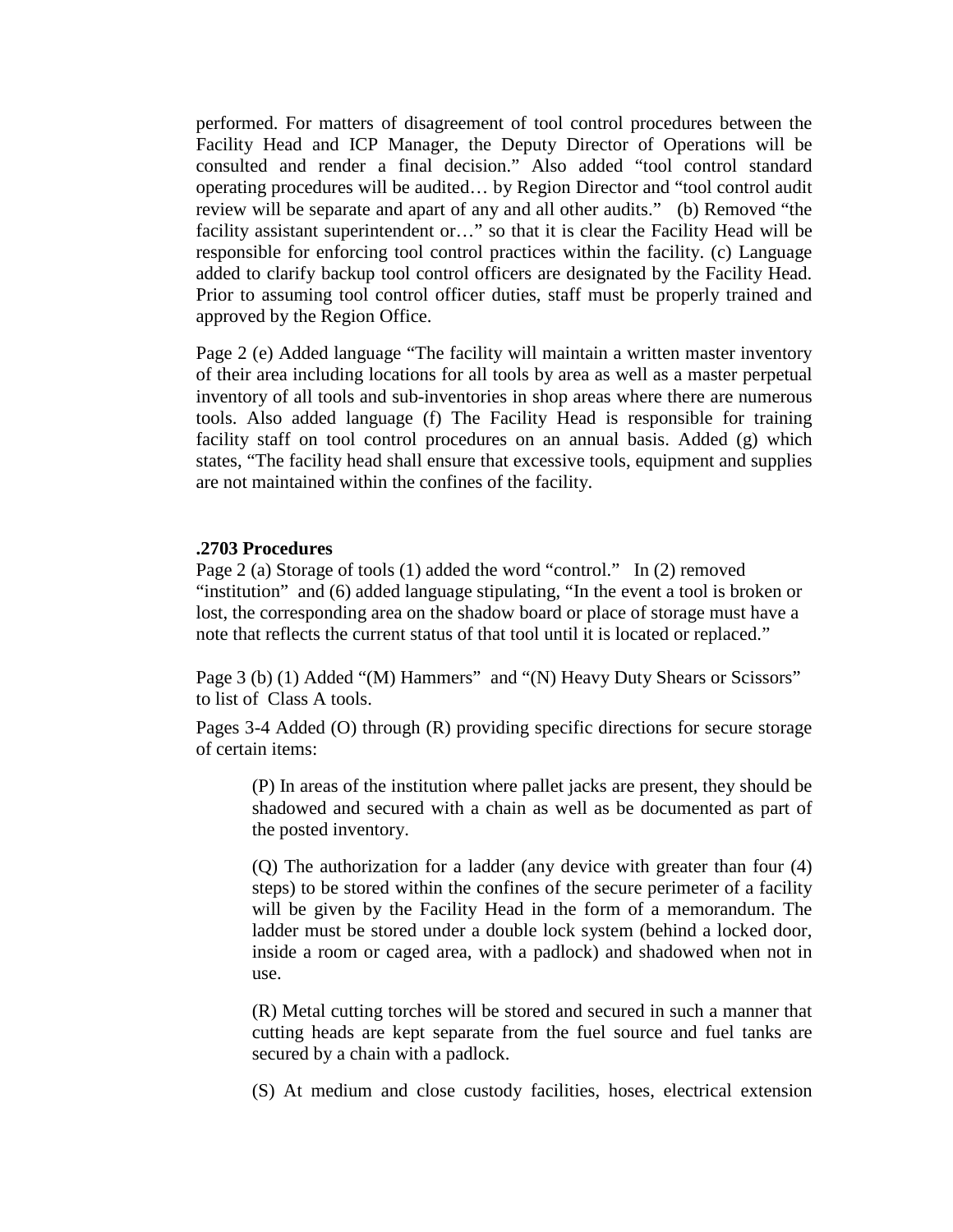cords, straps, chains, cables, and other similar items shall be securely stored under lock and key when not in use and maintained on the tool inventory to include length of each item and total number of each kind of item possessed by the facility.

Page 5 (d) (1) added language "The section head of each major department, to include maintenance, healthcare, food service, education, etc., will be designated as the tool control officer and will be responsible for developing a written master inventory of their areas, including locations of all tools and will also be responsible for procedural implementation." In (3) and (4) "assistant superintendent for custody and operations" has been removed. (4) The word "should" changed to "will." (5) Added language "Tool control officers shall document all approved tool(s) or instrument(s) on the facility inventory log prior to the item being placed in use." In (6) "including sharps" was added as an inventoried item. (8) added language to clarify reports would be submitted to the facility head or designee, removing "assistant superintendent for custody and operations." In (e) Control and Issue (1) language added "usage of tools" and "All staff who routinely use tools will verify, by signature, that they have read and understand the division and facility tool control policy." The standardized employee or offender checkout logs are noted (Attachments A and B).

Page 6 (A) added language to clarify "Offenders will not issue Class A tools with the exception being the Inmate Construction Program (ICP) and offenders must be under the direct supervision of staff when using Class A tools." (5) was added stating, "Policy and procedure for the storage, cleaning and security of all treatment instruments, including sharps, will be implemented and followed by the designated medical and dental staff in their assigned areas. Medical staff will be responsible for the general tool control regulations, guidelines and monitoring while keeping their sharps log fully and accurately completed. Dental staff will ensure an accurate inventory of all dental tools after an offender is treated and prior to the offender leaving the instrument area."

Page 7 in (6) additional language was added "(to include any off-site locations) who have been approved the use of knives…" (7) was added to provide clarity regarding contractors stating "All contractors working inside the institution will receive written instructions outlining their responsibilities regarding tool control and contraband control." (8) was added to provide clarity on search procedures stating, "Each facility will have strict search procedures in place at all exit locations where offenders come in contact with tools that will incorporate an appropriate combination of pat and strip searches and the use of metal detectors sufficient enough to detect any effort for the unauthorized removal of tools or other contraband."